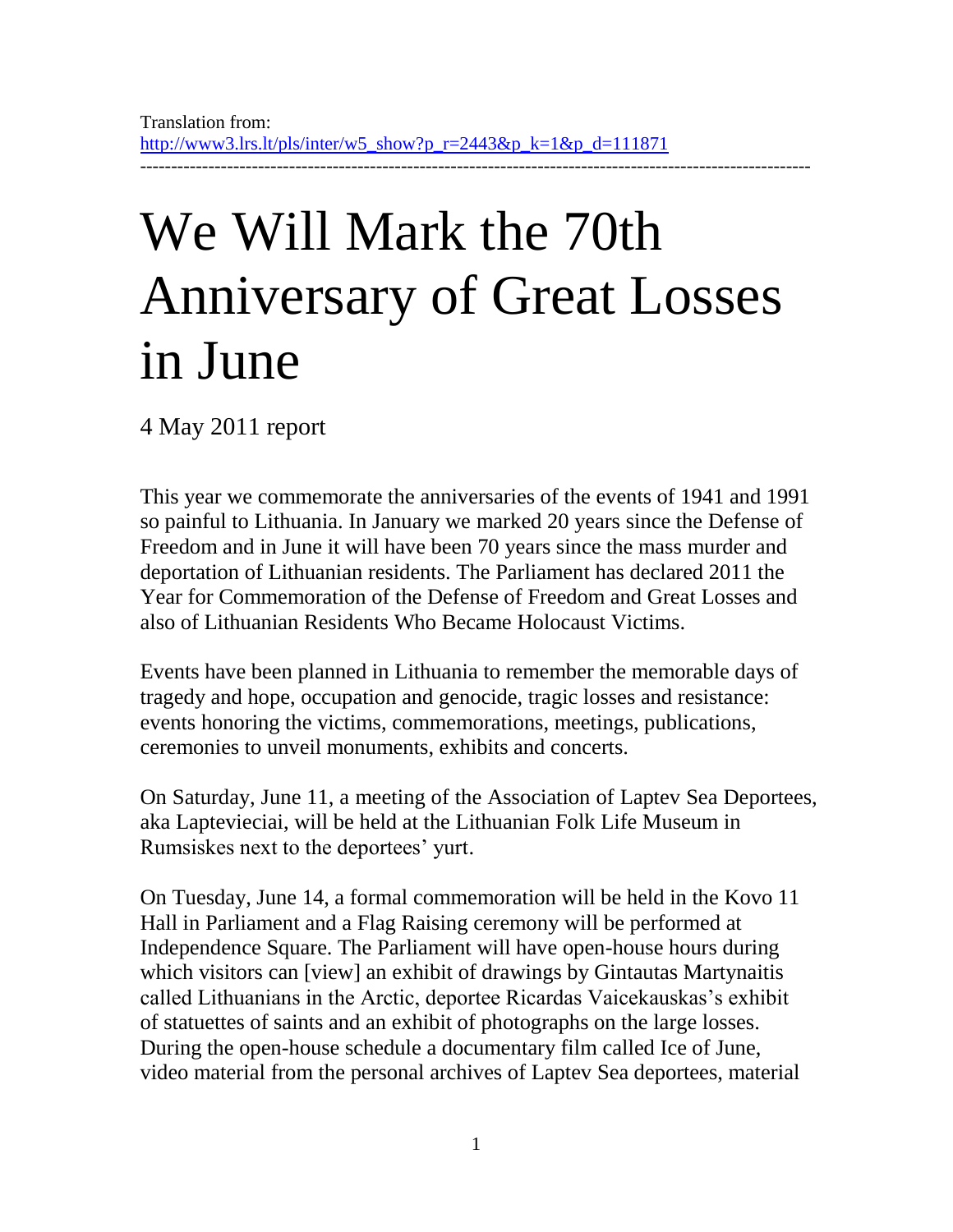from the expedition Mission Siberia and Antanas Maciulevicius's film Eyes Over Crosses will be shown in the Parliament's Exhibition Gallery.

On June 14 there will also be an open-house day held at the Museum of Genocide Victims. A ceremony to honor victims of the occupation, genocide and Soviet-era repressions will be held at Auku [Victims'] Street (across from Lukiskiu Square). Hours of commemoration will be held at the memorial at the Naujoji Vilnia railroad stations and in the courtyard of the Center for the Study of the Genocide and Resistance of Lithuanian Residents. Holy Mass will be conducted at the Vilnius Cathedral.

On Wednesday, June 15, the memory of a victim of the first Soviet occupation, that of border guard Aleksandras Barauskas, will be honored in Uta, in the Varena region. The following books published this year will be presented in the Parliament: Jonas Abromaitis's "Exile Beyond the Arctic Circle," Vitas Rimkus's "Stasys Dumcius: Firefighter Organizer, Educator, Brandmajor of the City of Kaunas" and Marija Grabauskaite-Augustiniene's "Where is My Homeland? Siberia-Lithuania-Australia."

On Thursday, June 16, reburial of remains of people of Polish and Jewish ethnicity who were shot by the Nazis in July of 1941 and a ceremony to unveil a monument to those who perished will take place on Titnago street in Vilnius.

On June 21-23 the 70th anniversary of the June, 1941, uprising will be marked.

On Tuesday, June 21, Holy Mass will be performed at the Vilnius Cathedral, an academic conference will be held at the Lithuanian Academy of Sciences, a march from the Academy to Rasu Cemetery will be held and an exhibition will be opened at the Vytautas the Great War Museum in Kaunas.

On Wednesday, June 22, the anniversary of the June, 1941, uprising will be marked at the Chemical Technologies Faculty of Kaunas Technological University and at Aleksotas [in Kaunas] next to the cross commemorating the insurgents.

On Thursday, June 23, Holy Mass will be conducted at the Archangel Michael (Crew) Church in Kaunas. A military memorial will be unveiled at the Kaunas Old Cemetery on Vytautas prospect.